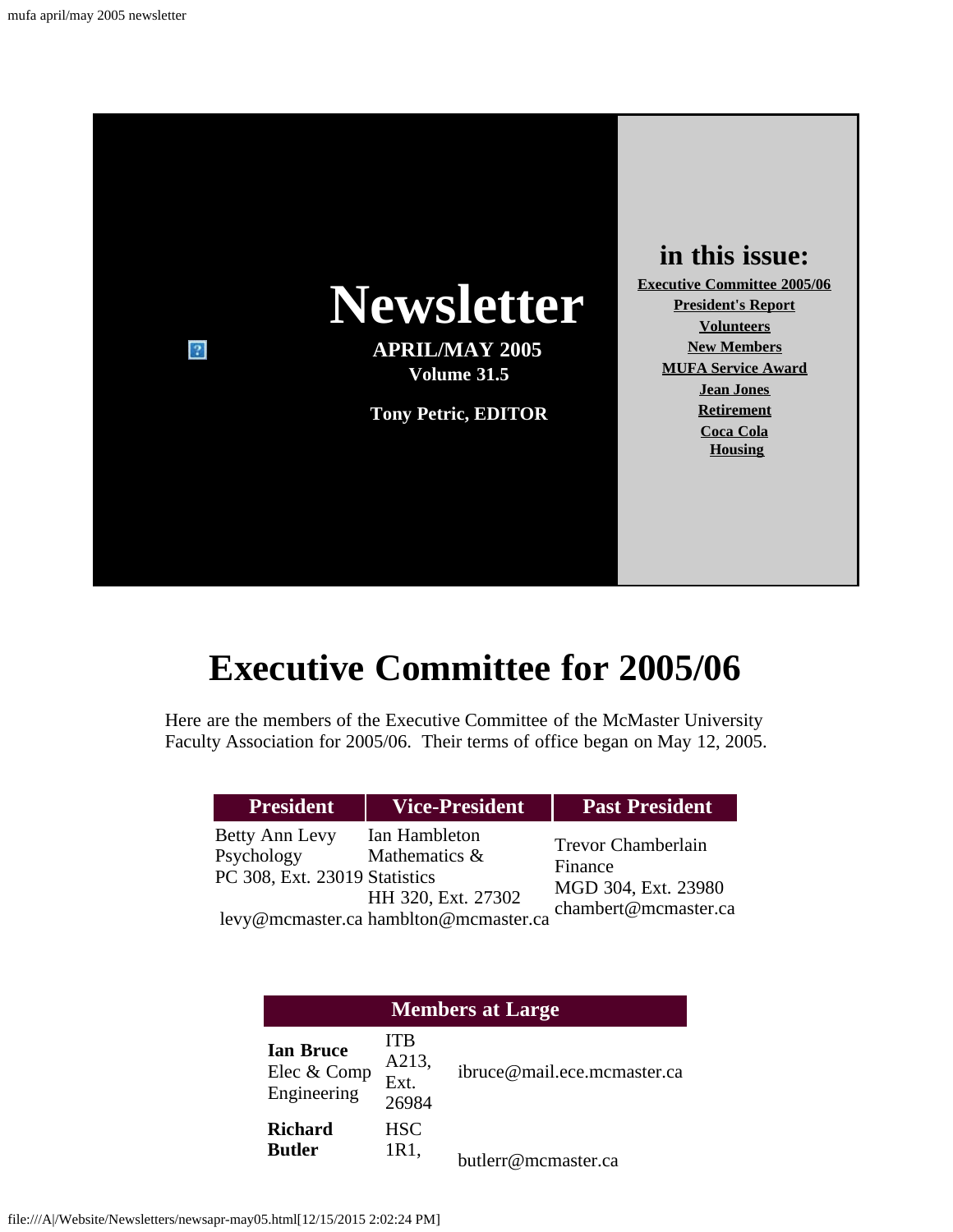| Pathology &<br>Mol Med                                                    | Ext.<br>22705                         |                     |
|---------------------------------------------------------------------------|---------------------------------------|---------------------|
| <b>Barbara</b><br>Carpio<br>Nursing                                       | <b>HSC</b><br>3N25B,<br>Ext.<br>22607 | carpio@mcmaster.ca  |
| <b>Juanita</b><br><b>DeBarros</b><br>History                              | <b>CNH</b><br>613,<br>Ext.<br>24149   | debarr@mcmaster.ca  |
| <b>Margaret</b><br><b>Denton</b><br>Gerontological Ext.<br><b>Studies</b> | <b>KTH</b><br>226,<br>23923           | mdenton@mcmaster.ca |
| <b>Derek Lobb</b><br>Obstetrics &<br>Gynecology                           | <b>HSC</b><br>3N52E,<br>Ext.<br>22228 | lobbd@mcmaster.ca   |
| <b>Barbara</b><br><b>McDonald</b><br>Mills<br>Memorial<br>Library         | L 212C,<br>Ext.<br>27936              | mcdonb@mcmaster.ca  |
| <b>David Shore</b><br>Psychology                                          | PC 413,<br>Ext.<br>23013              | dshore@mcmaster.ca  |
| <b>Mary Silcox</b><br>English                                             | <b>CNH</b><br>330,<br>Ext.<br>27314   | silcox@mcmaster.ca  |
| <b>Mike Veall</b><br>Economics                                            | <b>KTH</b><br>435,<br>Ext.<br>23829   | veall@mcmaster.ca   |

# **President's Report**

## <span id="page-1-0"></span>**[delivered at the May 5, 2005 Annual General Meeting]**

In reviewing the minutes of our January meeting I was dismayed to discover how long I had talked. Because we  $\left|2\right\rangle$ have an important presentation today, with a reception to follow, this time I am going to keep my remarks to a minimum. Most of the work that was undertaken by the

Association this year is captured by the various committee reports. Hence, I will only highlight a few of our activities since the last general meeting.

#### **Remuneration**

Between December and March, much time was spent on remuneration planning and negotiating, leading to the recently endorsed remuneration settlement with the Administration. The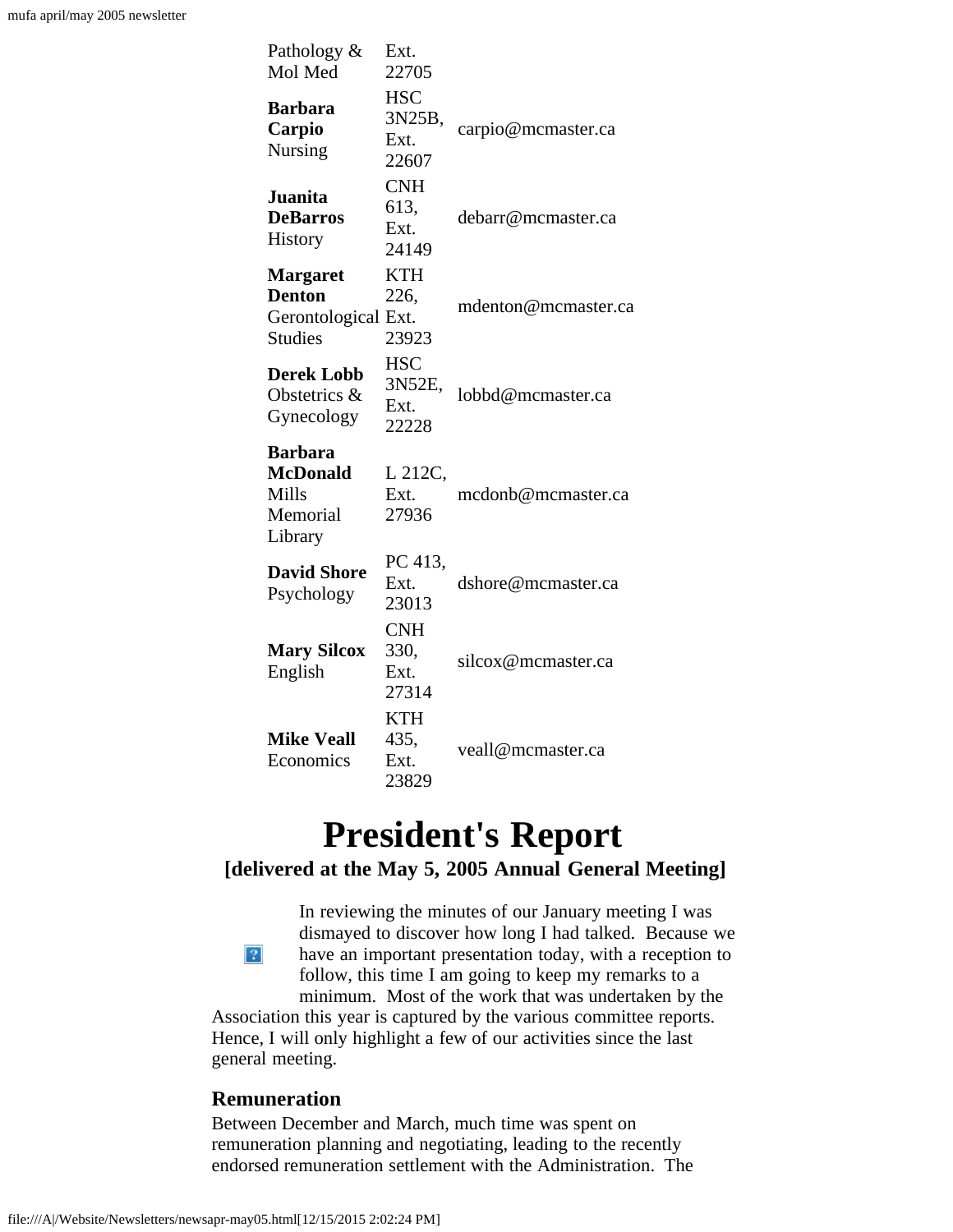details of the agreement are in the Remuneration Committee Report. Because we settled for one year, in a matter of months our incoming Executive will be discussing remuneration again. In the meantime, I am hopeful that we will get a clear indication from the provincial government that it will support, tangibly, the Rae Committee's recommendations for the funding of post-secondary education in Ontario. Whether the political uncertainty at the federal level will affect the province's stance remains to be seen.

As I noted earlier, the members of the Joint Committee agreed, as part of the negotiating process, to study the issues surrounding the abolition of mandatory retirement as they affect McMaster. For this purpose a Joint Committee sub-committee will be established. Two members of our Association have been approached to represent MUFA and their names will be presented to the Executive for endorsement at its next meeting.

Likewise, the members of the Joint Committee agreed to establish a sub-committee to review post retirement benefits, including pensions and supplementary pensions. The structure of the sub-committee will be the same, with two members representing the Administration and two members representing MUFA. Two of our members have been asked to represent the Association. They have both agreed and their names will be announced once they have been endorsed by the Executive. Finally on the subject of remunerations, I'm pleased to report that yesterday the Librarians Negotiating Committee reached an agreement in principle with the Administration on a new contract. The agreement is subject to the approval of our librarian members and a ballot will be sent out shortly.

#### **Contractually Limited Appointments**

Another item about which I would like to speak briefly is the work of the Joint Committee sub-committee to review contractually limited appointments. As I reported at our January meeting, the Committee's report concerning short-term appointments, presented at our 2004 AGM, was subsequently approved by the Senate and implemented effective 2004/05. The Committee then turned its attention to longterm appointments. The MUFA members on the Committee presented the Committee's report on long-term CLAs to the MUFA Executive in February. It was unanimously endorsed, and then presented to the Joint Committee in April. The report was endorsed by the Joint Committee as well, and has been forwarded to the Senate for its consideration. The key recommendation of the report is the creation of full-time teaching professorships without tenure as a new category of appointment.

The work of this sub-committee was considerable and I would like to acknowledge the work of our representatives, Donald Goellnicht, Marilyn Parsons and Les Robb, who continued on the committee even after he retired last year.

## **Spousal Hiring**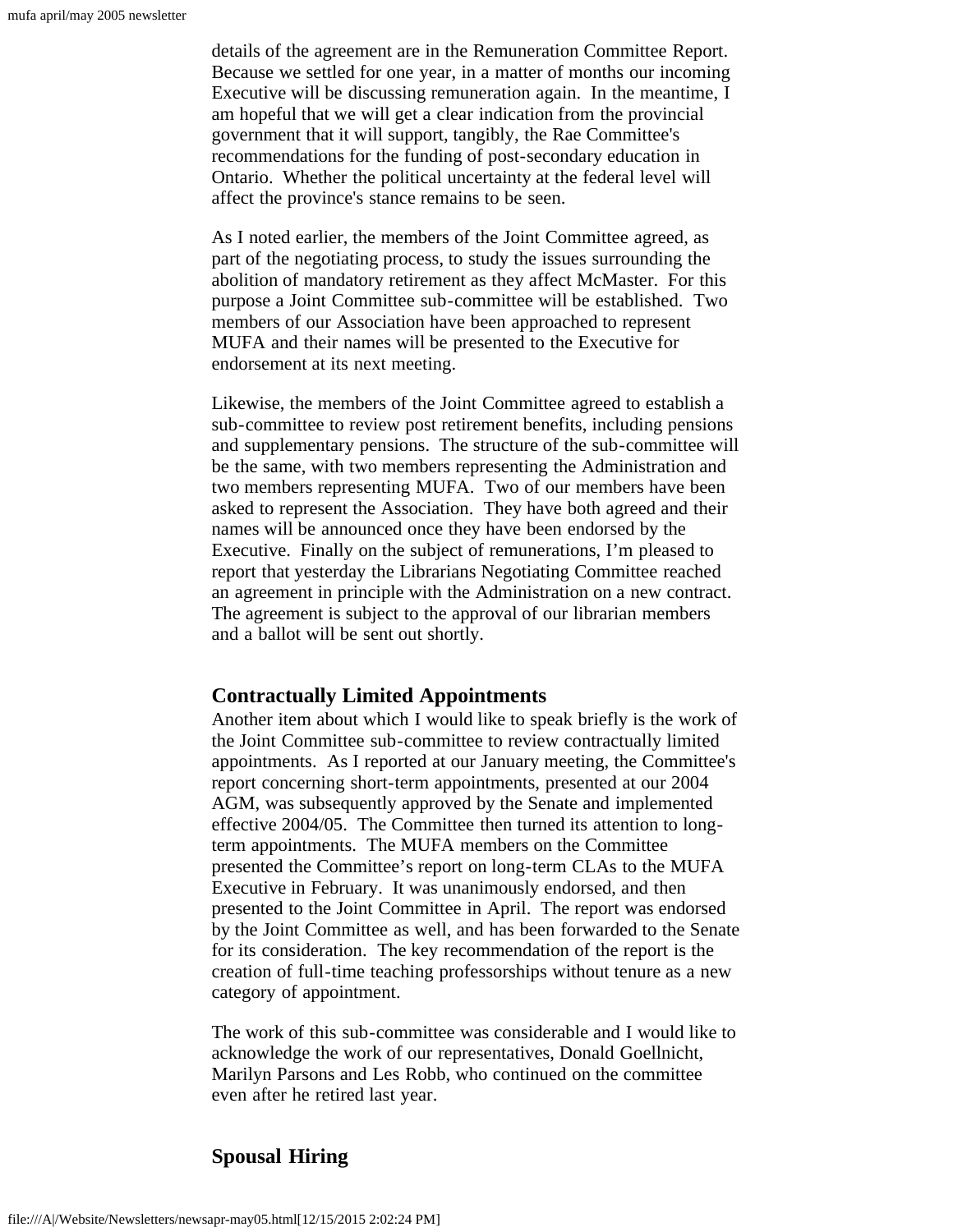At our January meeting, I also reported that the Report of the Committee to Develop a Supplementary Policy Statement Regarding Spousal Hiring Issues had been endorsed by the MUFA Executive and sent to the Senate for approval. It was approved by Senate in March and by the Board of Governors at its meeting last Thursday.

#### **With Thanks**

Finally, I would like to offer my sincere thanks to a number of people: the members of the Executive, members of our various standing committees, members who represented the Faculty Association on a variety of University committees and boards, and members who represented us on a series of ad hoc University committees, including both a "little j sub-committee" and two joint Senate/Faculty Association committees. The efforts of all of the people involved deserve to be acknowledged. I would, however, like to offer special thanks to Mike Veall who, as Chair of our Remuneration Committee, provided brilliant leadership in the remuneration negotiations and secured a contract that was overwhelmingly approved by our membership.

I would also like to acknowledge the work and support of Ken Cruikshank, our Past-President, whose counsel and experience was an important ingredient in ensuring the Executive functioned effectively over the

course of the year. Ken also undertook the sometimes difficult responsibility of Chair of our Grievances and Special Enquiries Committee and handled the various questions and concerns that were directed to him with his usual aplomb. Ken has served six consecutive years on the Executive, including terms as Vice-President, President and Past-President, and I think, is looking forward to a well-earned year of research leave beginning July 01.

Another person whom I would like to acknowledge is Betty Ann Levy, our incoming President. As Vice-President this year Betty Ann found herself in the thick of remuneration negotiations in her very first year on the Executive. She also served the Association as our OCUFA Director, keeping us informed on views and developments at the provincial level and at other Ontario universities.

On my own behalf, as well as that of other members of the Executive and of the various MUFA and other committees that the MUFA office assisted, I would like to thank Phyllis and Kelly for the tremendous support and valuable advice we all received. Their knowledge and experience is vital to the successful functioning of our Association, and I know that with them in the office, Betty Ann and her Executive will be in very good hands. Finally, I would like to say thank you to all of our members for their support and for permitting me to have what has doubtless been the most interesting year in my time at McMaster.

*Trevor Chamberlain*

## <span id="page-3-0"></span>**Thank You, MUFA**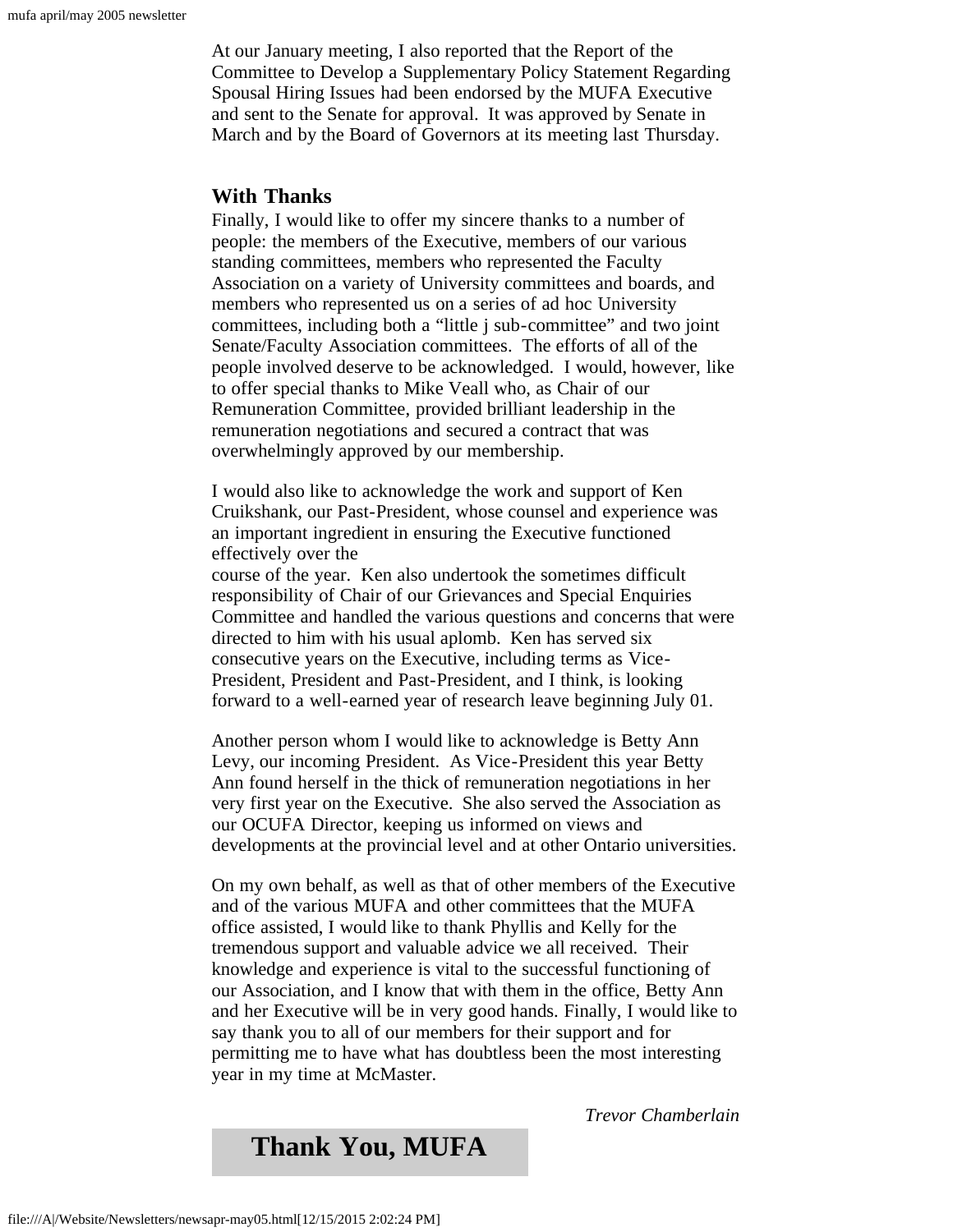## **Volunteers**

**Many thanks to all members who have actively participated on MUFA Committees or represented MUFA on University committees or boards. The Association has benefitted from your participation during 2004/05 and looks forward to working with many of you again in 2005/06.**

### $\vert$  ?

# **New Members**

<span id="page-4-0"></span>

| Gloria Joy        | <b>Monograph Acquisitions</b>               |
|-------------------|---------------------------------------------|
| Jouppien          | Librarian                                   |
| Andrea McLellan   | <b>Electronic Resources Librarian</b>       |
| Jean-Eric Tarride | <b>Clinical Epidemiology &amp; Biostats</b> |

## **Joint Committee Strikes Two Sub-Committees**

**As noted in the President's Report (see page 2 above), the Joint Committee has struck two subcommittees. One will study the ramifications of abolishing mandatory retirement. Henry Jacek, Betty Ann Levy, and Byron Spencer will represent MUFA. Betty Ann Levy, Wayne Lewchuk, and Bernadette Lynn will represent MUFA on the sub-committee examining post-retirement benefits and pension.**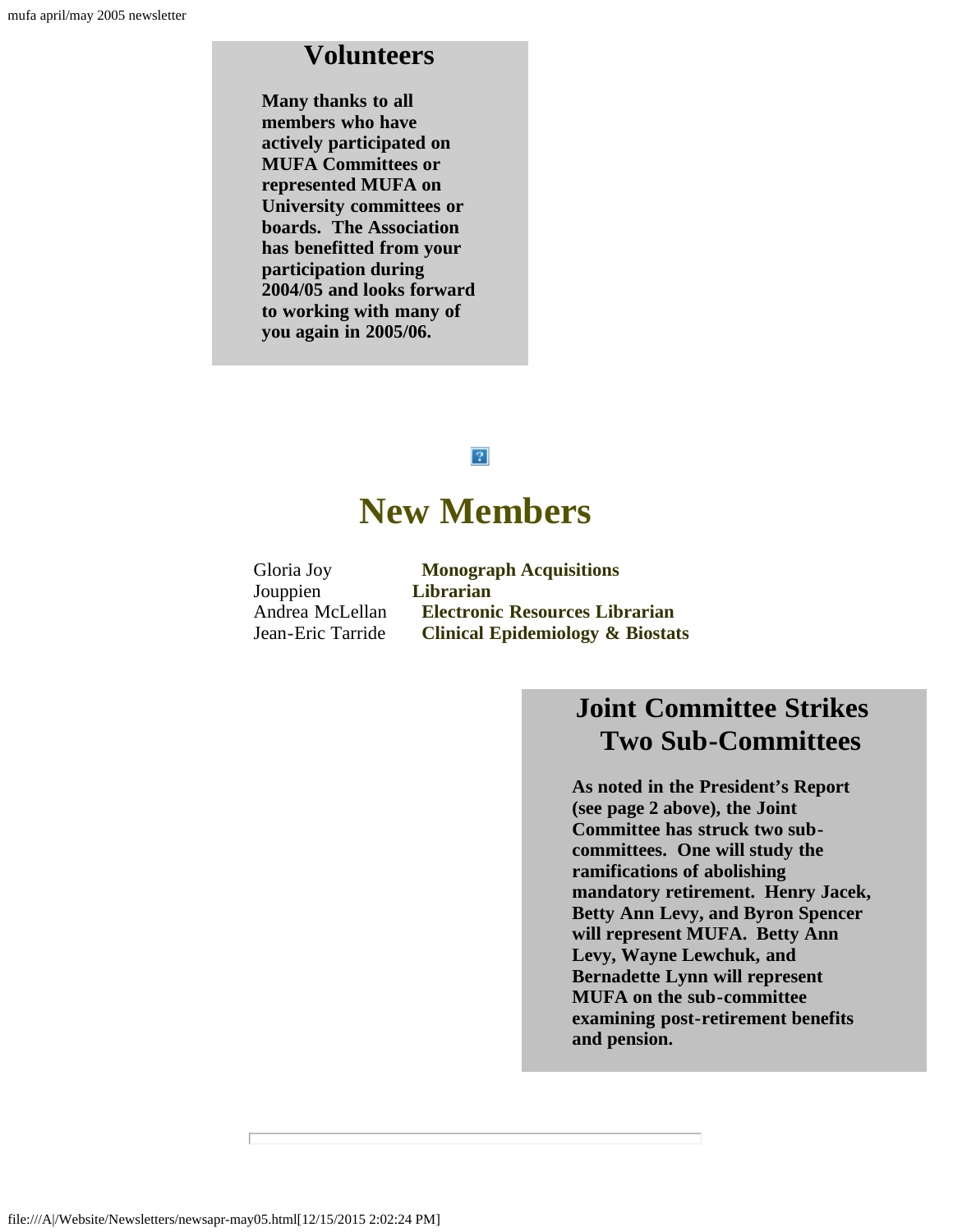$|2\rangle$ 

# **MUFA Service Award**

<span id="page-5-0"></span>**Following MUFA's Annual General Meeting, a special reception was held in honour of the recipient of the MUFA Faculty/Librarian Award for Outstanding Service. The award was presented to Liz Bayley in recognition of her outstanding contribution to the University through the provision of exceptional service to faculty, librarians, staff, students or alumni. MUFA President, Trevor Chamberlain, thanked the members of the selection committee, which was chaired by pastpresident Ken Cruikshank, and included staff representative Paul Grunthal and librarian Anne McKeage. Dr. Cruikshank read the following citation on behalf of the selection committee.**

 $|2|$ 

**In selecting LIZ BAYLEY, the Committee recognizes her commitment to enhancing the teaching and learning environment at McMaster and throughout North America.**

**Liz is a dynamic librarian, who brings her enthusiasm, exceptional organizational skills, attention to detail, sense of humour and considerable expertise in the field of information technology to the many and varied projects that she tackles. She has played a leading role at McMaster in the development and implementation of online, user-friendly electronic systems and resources. She works with undergraduate and graduate students, faculty and clinicians in the Health Sciences to promote evidencebased practice and lifelong learning.**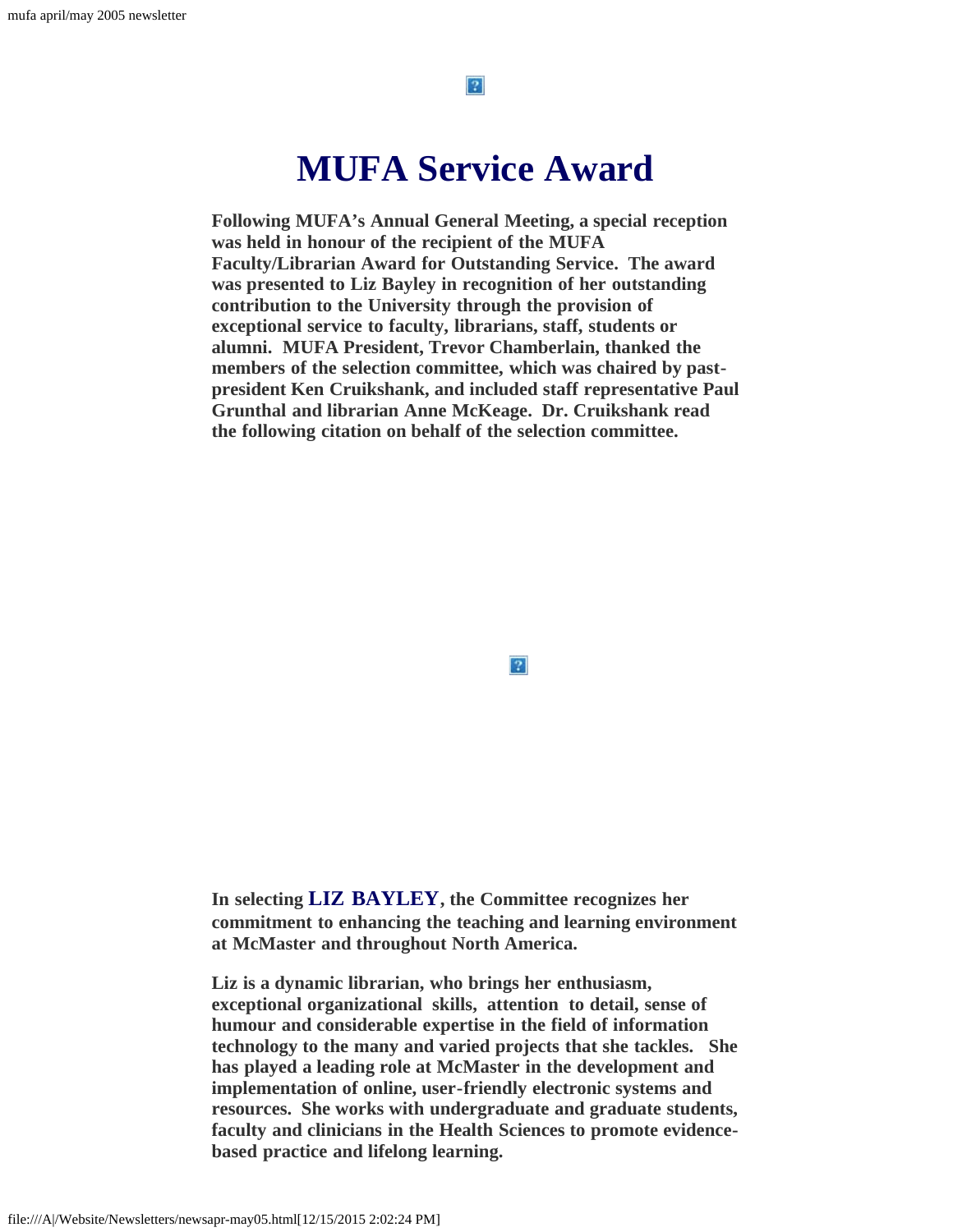**Liz is known locally, provincially and nationally for her organizational work. She organized the library component of the Collaborative Nursing Project between McMaster and Mohawk, and negotiated for academic librarians to join the McMaster University Faculty Association. She served on the executive of the Canadian Health Libraries Association, including as president, and has played an active role in the Consortium of Ontario Academic Health Libraries, the Northern Academic Health Sciences Network, and the Task Force for a National Network of Libraries for Health.**

<span id="page-6-0"></span>During the forty-five years that I have known her, Jean Jones and I have done a variety of good works together and I have long considered her to be one of my best friends. When I moved to Hamilton in 1959 to help set up the Social Planning and Research Council of Hamilton and District and become its executive director, I met and quickly became good friends with Jean and Frank Jones. Frank had come to McMaster in 1955 to become the first chairman of the new Department of Anthropology and Sociology. Jean was then a homemaker looking after their two children, David and Dilys. As I got to know Jean better I came to appreciate how much she had to offer. She had a fine analytical and critical mind, was exceptionally well read in the field of social welfare and was a keen student of the social sciences in general. She was a bright, confident and articulate person with good judgement and challenging ideas. By the time the Social Planning Council had decided to establish a Volunteer Bureau in 1963, my respect for Jean was such that she was the first person I approached in  $|2|$ our search for a Director to head up the new Bureau. She was awarded this post and gave strong leadership through to 1967 when she returned to McGill University to complete the requirement for her MSW degree. The following year Jean Jean returned to the Council as a Planning Associate. Jones Professor Emeritus In 1968 I was invited by McMaster University to accept the task of establishing a School of Social Work there. My earlier association with Jean had given me first-hand School of Social knowledge of her many strengths and it is perhaps not Work surprising that she was the first person I recruited after March 7, 2005

accepting the position of Director. Typically, even before her appointment was ratified by the administration, she generously made herself available for consultation with me as I struggled to develop a program of social work education and the details of curriculum. At the end of June 1975, my term as Director came to an

end and Jean was appointed to replace me. During the seven years since her appointment to the faculty she had proved to be unflagging in her devotion to the School. No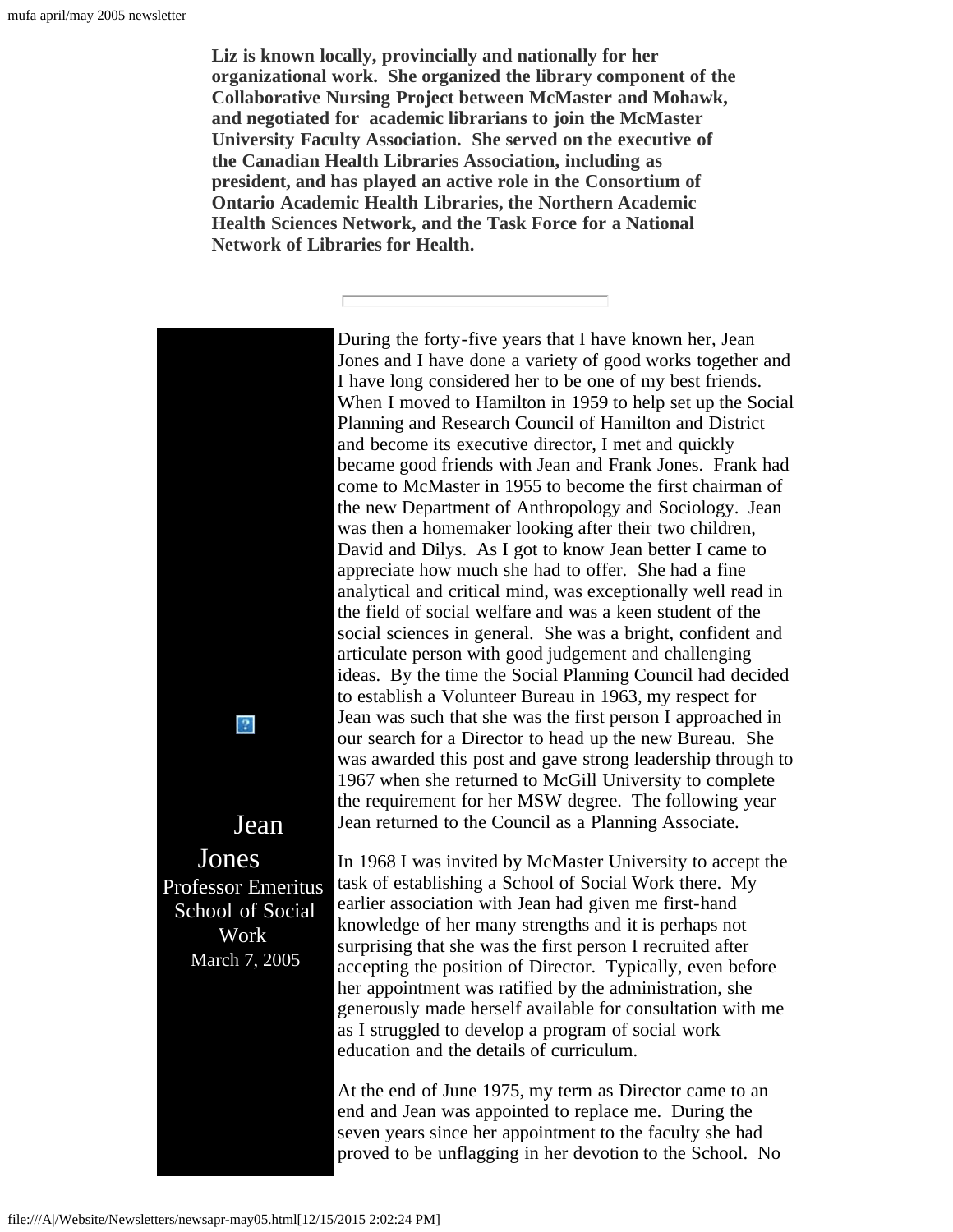

one gave me stronger support in the development of the School and she was the unanimous choice to succeed me and become the second Director of the School.

Jean's record of public service at both the community and university levels is, to say the least, impressive. Within the University she not only taught and served the School of Social Work in many other ways but she became a member of both the University Senate and the Board of Governors. She also was President of the Faculty Association and later on was awarded the Honourary Doctor of Laws by McMaster University.

After retirement in 1988 she continued her community activities with typical enthusiasm, energy and commitment. I must say that I found it hard to keep track of the multitude of agencies and community activities she was involved in. I will leave the listing of all this to those involved in such activities. I remember, however, that Jean had a special interest in the field of health and I was always proud of the fact that she was a member of the Economic Council of Canada and President of the Consumers Association of Canada. Finally, I have always supported Second Stage Services and will continue to do so in her memory.

Jean's resumé will show that she was the recipient of several national honours including: The Centennial medal, 1967; the Canadian Silver Jubilee Medal commemorating the 25th Anniversary of the reign of Her Majesty Queen Elizabeth II, 1977; the Order of Canada (for which, I am proud to say, I was one of the nominators), 1996; and the Queen's Jubilee Medal, 2002.

Jean certainly left her mark on everything she touched. She was one of my favourite people and a very dear friend. I will miss her deeply.

> *Harry L. Penny Professor Emeritus, Social Work*

# <span id="page-7-0"></span> **Will you be**

# **RETIRING**<br>this Year?

Electronic Mail Accounts: It is agreed that provision of e-mail computer accounts for retired faculty members is to be treated similarly to the provision of mail boxes or library cards. All retired faculty should have access to an e-mail account on the same terms as active faculty.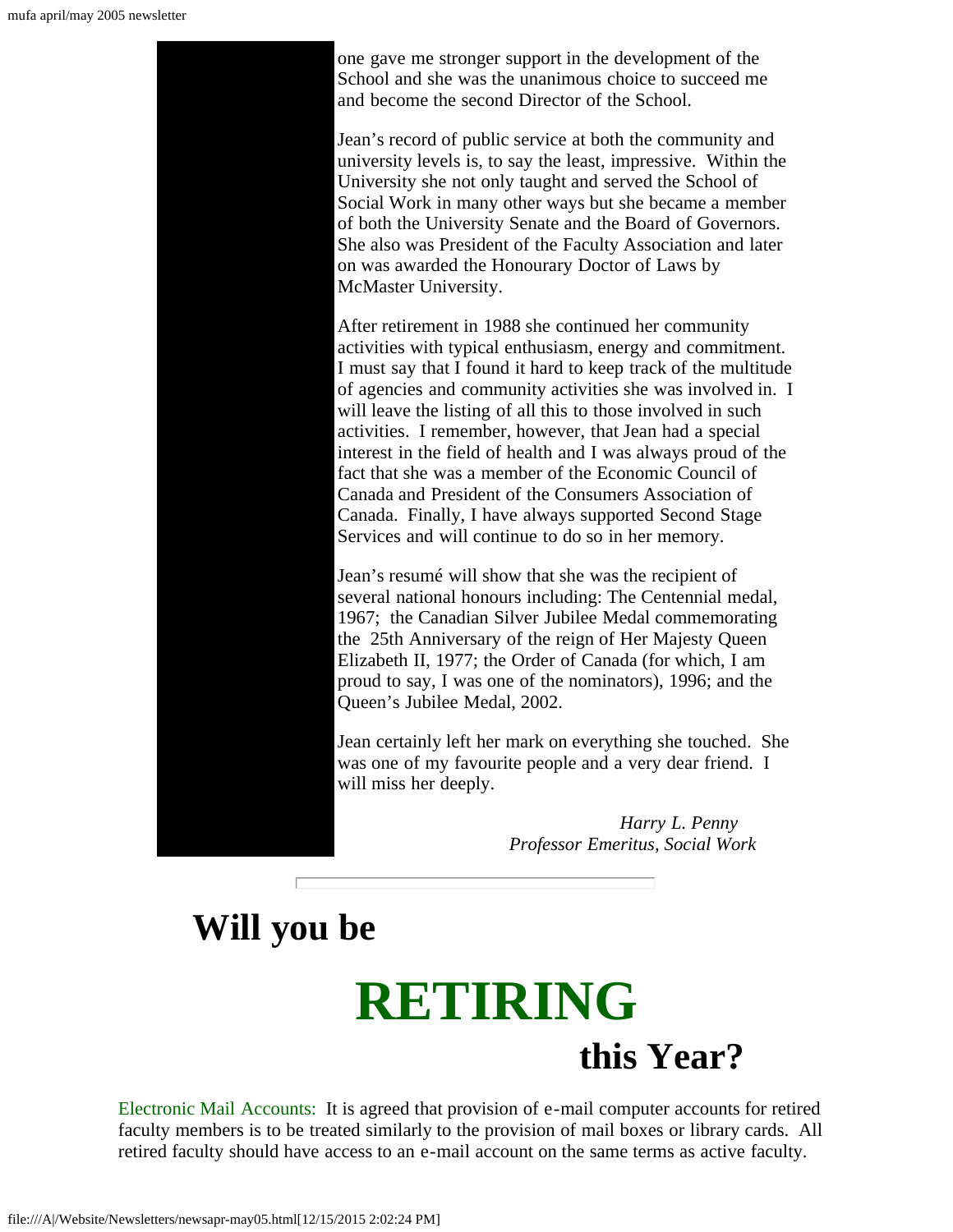Like the mail box or library card, the e-mail account is to be used for University or academic business. The account may be accessed from University computers or by modem. In the latter case, if the retired faculty member wishes a fee modem account, this is also available and can be arranged (for example, through the purchase of vouchers at the Bookstore or by provision of a research account number).

Given past experience with illegitimate use of computer accounts by "hackers", it is recognized that for management purposes it might be necessary to require retired faculty to renew the e-mail computer account from time to time, or for CIS to remove accounts that are inactive over a long period of time.

This policy shall be reviewed no later than five years after its implementation.

*Re-endorsed by Joint Committee May 29, 2001*

Termination Option: During the fall of 1996, the Joint Committee recommended and the President agreed that those faculty who at the time of retirement elect the Pension Plan's Termination Option, should continue to qualify for the normal retirement benefits.

Major Medical & Dental Benefits: Continuation of benefits which were in effect prior to retirement (some exceptions apply), for retiree, spouse and eligible children. Out-of-Province/Out-of-Country-Coverage is reduced to \$10,000/ lifetime. It is recommended that you obtain extra travel insurance every time you travel out of Ontario or Canada. You will be receiving a booklet from Human Resources which explains the benefits which are supplied by Sun Life. The booklet is also available on the web (from the McMaster Home Page: click on Working at McMaster; then click on Job Matters; click on Retirement Support Services; click on McMaster Retirees; click on Retiree Benefit Plans and voilà).

Life Insurance: At normal retirement age (65 years) you will be provided with a paid up policy of \$5,000. If you wish to convert your insurance to a private insurance plan, you must apply within one month of your retirement date. Please contact Human Resources for more information.

If you take early retirement, you are able to keep your current coverage (Grandfathered Plan) or the basic plan of 175% of salary (maximum salary \$100,000) by paying the full premium which is based on age factors, gender and smoking vs non-smoking. At age 65, however, the policy will be reduced to the Paid Up policy of \$5,000.

#### Parking:

1. Faculty and Staff who have retired but have a post-retirement appointment for which they receive remuneration from the University shall pay for parking (effective July 1, 1992).

2. Faculty and staff who have retired on or before June 30, 1992 shall continue to receive free parking; in the case of those who are under 65 the free parking shall be provided on West Campus. Any who have already reached 65 and are parking on West Campus should receive a Central Campus sticker immediately.

3. Faculty and staff who retire after June 30, 1992 may obtain a permit which allows (i) free parking on West Campus at all times and (ii) free parking on Central Campus for the period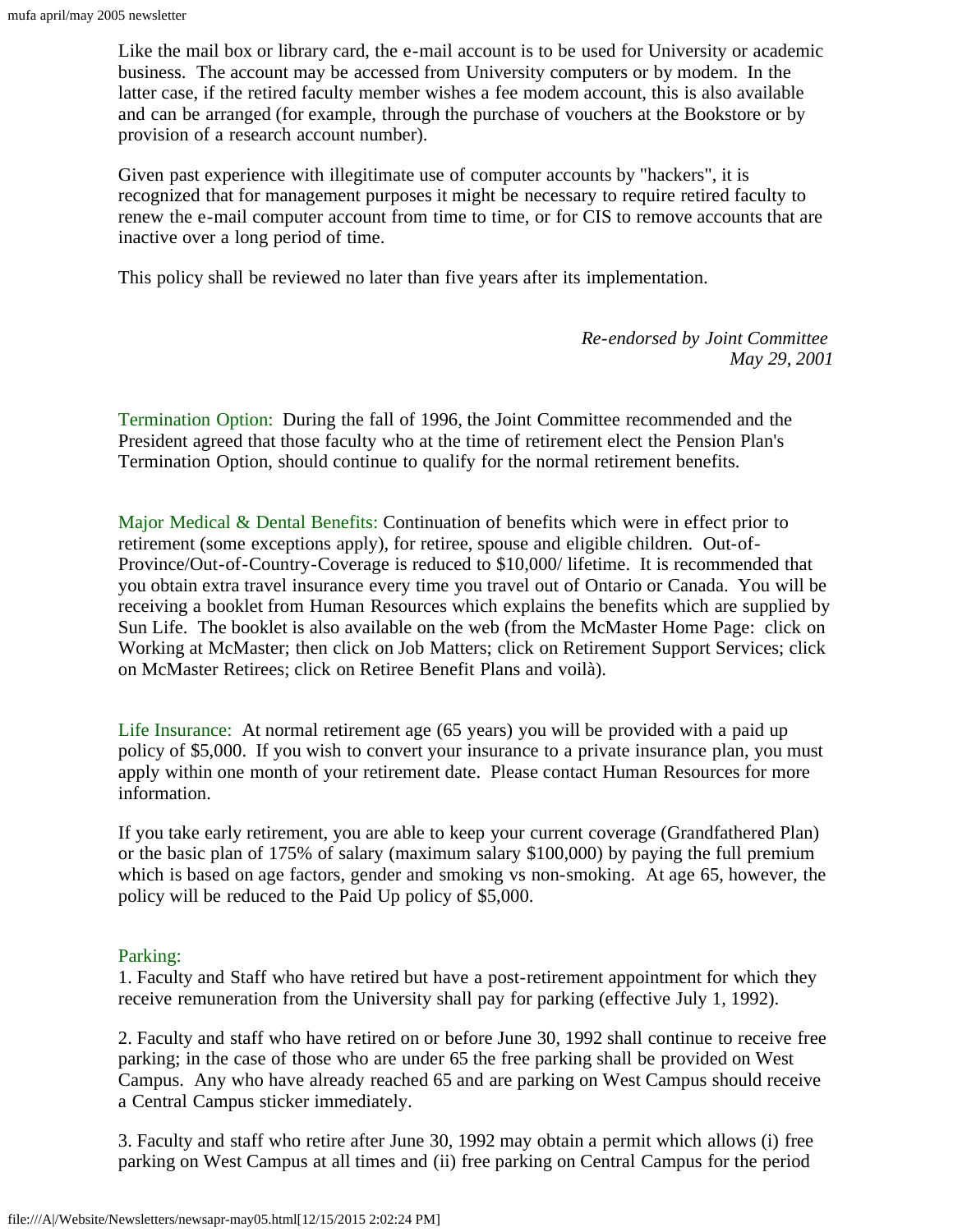May to August and after 12:30 p.m. on days when classes are held between September and April; alternatively such individuals may purchase, at the Central Campus rate for eight months, a permit for Central Campus.

> *Approved by Joint Committee December 3, 1991*

Notice: to Retirees with Restricted Retiree Parking Permits

#### **(1) HOURLY PARKING**

We are pleased to inform you that the automation of the kiosks has given us an opportunity to set up 1, 2 and 3 hour blocks of parking for retirees holding restricted retiree permits that become valid at 12:30 p.m. Retirees who wish to park on central campus prior to 12:30 p.m. may purchase parking for the duration of time prior to 12:30 p.m. only. The above issued permits must be displayed with a restricted retiree permit, which takes effect at 12:30 pm.

#### (**2) CENTRAL CAMPUS PARKING**

Eight month central campus parking permits are available for purchase at the Parking Office at the regular permit fee.

Retiree permits are for the sole use of the retiree and are not transferrable to family members.

Please contact the Parking & Transit Services office, CUC 102, at 24921 or e-mail: parking@ mcmaster.ca. For up-to-date information and rates, visit their web site at http://parking.mcmaster.ca.

Recreational Facilities: Anyone who retired prior to 1999 will continue to receive free membership at the Ivor Wynne Centre. Those who retired in 1999 may apply for membership at one-half price. All retirees after 1999 are eligible for membership in the Ivor Wynne Centre at a rate that will be prescribed annually and approved by the Board of Governors. Approved by Joint Committee

June 21, 1999

CAUT Services: Individuals who were eligible for membership in CAUT through MUFA before retirement, are eligible for membership as CAUT retirees. Individual retired members may join CAUT as Retired Associate Members for an annual fee of \$30. For this fee they receive a subscription to the CAUT Bulletin, and may join a number of group plans offered for Life Insurance, Personal Accident Insurance, Family Life Insurance, Professional Property Insurance, Group Home Insurance, Travel Insurance, and other financial services. Retired members can also hold office and serve on CAUT committees. For more information, contact the MUFA Office (mufa@mcmaster.ca; Ext. 24682)

# <span id="page-9-0"></span>**Letter to the Editor: Coca Cola at Mac**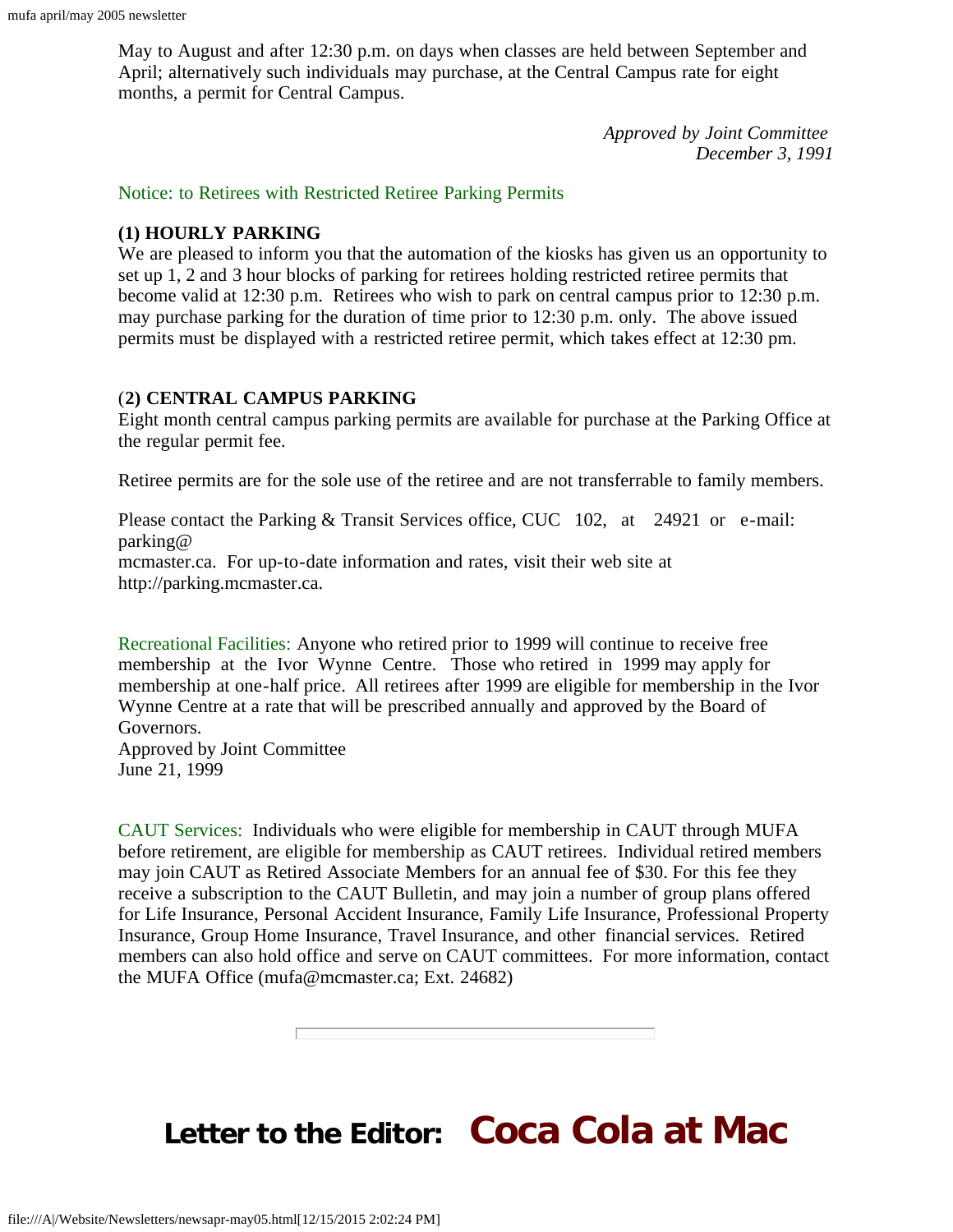About eight years ago, Coca Cola signed an exclusive contract with McMaster University that excluded from campus any alternatives to the products supplied by Coke. It gave Coke exclusive rights for ten years, with the proviso that if a certain quota of sales was not met at this time, the exclusivity would continue for another two years. I do not know what other clauses are present in the contract, because neither students nor faculty are allowed to see it even though it was signed by our authorities, presumably representing us.

I think our campus community should be able to choose not to consume Coca Cola products without having to leave the campus grounds, and the reason is not merely that I believe in consumer choice.

The following Coca Cola workers, most of them belonging to the negotiating teams of their union (SINALTRAINAL), have been murdered in Colombia and the Coca Cola bottling plants have been implicated in their murders: Avelino Erazo (1990); Jose Manco David, Luis Enrique Arango, Luis Enrique Granado, all in 1994 in the town of Carepa; Jose Herrera Osorio and Isidro Segundo Gil, both in 1996 also in the town of Carepa; Adolfo Munera Lopez in Barranquilla in 1997; and Oscar David Soto in the town of Cordoba during negotiations in 2001.

The case of Isidro Gil merits special attention because it is well documented:

In 1995, Isidro Gil was elected to the executive board of SINALTRAINAL (the local union that represented most Coca Cola workers). The following month, the company hired paramilitaries, who began threatening union members. Shortly thereafter, the bottling plant hired Ariosto Mosquera to manage the plant. He began having frequent meetings with the paramilitaries and boasted he would rid the company of the union. In September of 1996, SINALTRAINAL sent a letter to the bottling plant, with a copy to Coca Cola Colombia (headquarters), accusing Mosquera of working with the paramilitaries to destroy the union. On December 5, 1996, two paramilitaries entered the plant where Isidro Gil worked and shot him. Witnesses identified the murderers as paramilitaries that had previously been in the plant conferring with Mosquera. That evening, the same paramilitaries set fire to the local union hall of SINALTRAINAL. Two days later, paramilitaries arrived at the plant and assembled all the employees, threatening them with the same fate as Gil if they did not resign. All the employees then went into the manager's office and signed resignation papers, which had already been prepared for them. As a consequence of these events, SINALTRAINAL disappeared from the plant at Carepa and wages dropped from \$380/month to \$130/month.

At the request of his Colombian constituents, Councilman Hiram Monserrate of the 21st District of New York City went with an official delegation on a visit to Colombia to investigate the allegations against Coca Cola. (1) The delegation heard the testimony regarding Isidro Gil. (2) The delegation found that Coca Cola in Bucaramanga had falsely accused five of their SINALTRAINAL unionists, leading to six months in jail for three of them, only to have all the charges dismissed as having no merit when the matter finally went to trial. There was no compensation by Coca Cola. (3)Witnesses in Barrancabermeja informed the delegation that paramilitaries freely entered the local bottling plant, and that the practice continued as of 2003 (when the delegation was there). Incidentally, I met the local executive of SINALTRAINAL when I was in Barrancabermeja last summer. They had all been receiving death threats, and one of them, William Mendoza, had his 4 year old daughter nearly kidnapped and later threatened with death if he did not get out of town. (4) Witnesses asserted that the local Panamco (Coca Cola) bottling plant paid paramilitaries every 28th of the month. This allegation was confirmed by Colombia's Defense Ministry and by statements of the paramilitaries themselves to NPR reporter Stan Dudley. (5) Paramilitaries in Barranquilla threatened local Coca Cola unionized workers with murder and stated that management had asked them to do so.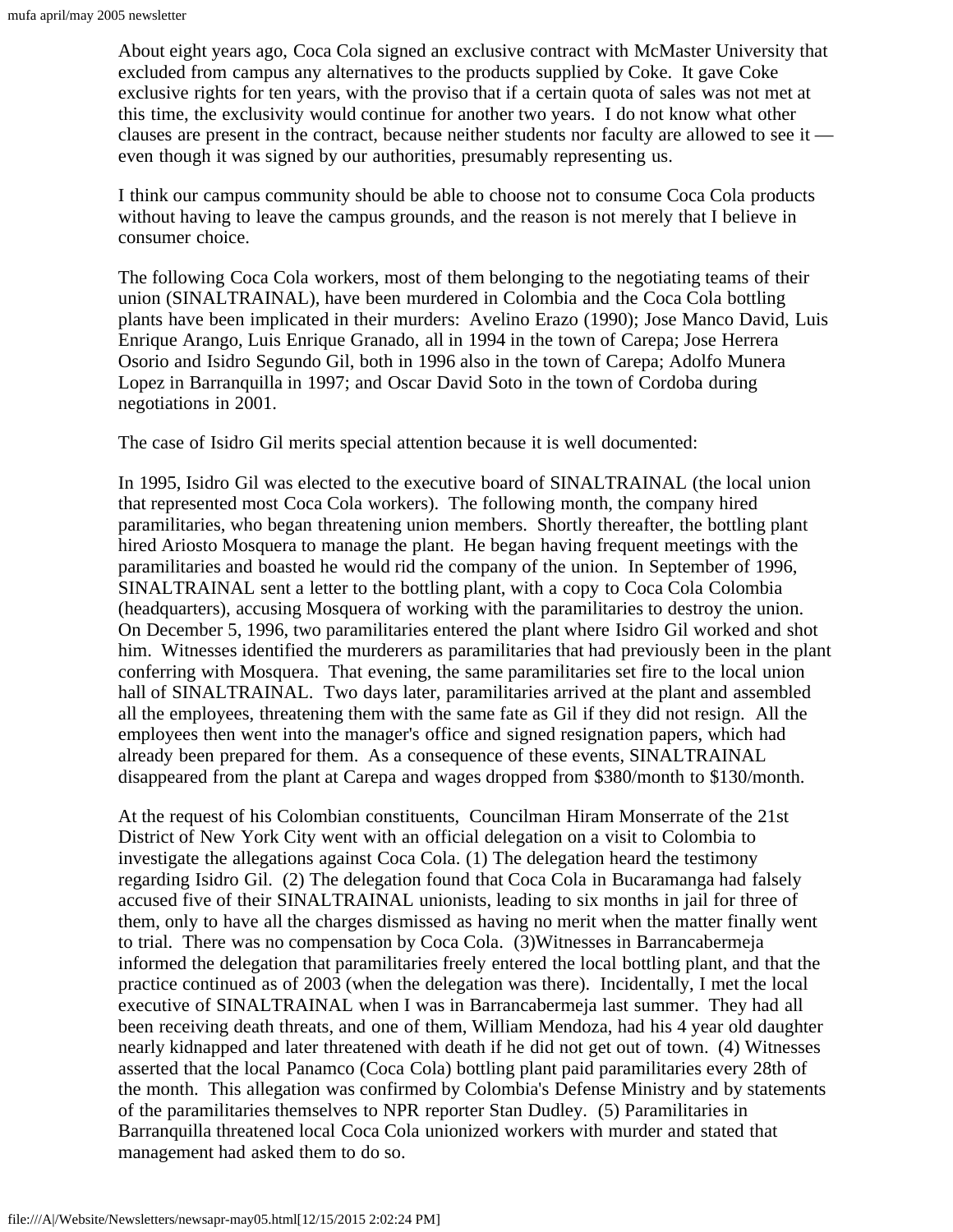Upon his return, Monserrate met with Coca Cola executives in the USA and asked them to conduct an independent investigation of the hundreds of human rights violation claims against them in Colombia. The company refused. Since then Coca Cola paid a company called Cal Safety Compliance Corp to investigate these concerns and Cal Corp gave Coca Cola a clean bill of health. However, Cal Corp is notorious for whitewashing corporation abuses.

Coca Cola also claims it has no control over the labour practices of its bottling plants in Colombia, yet Coca Cola owns more than 39% of the share value of these bottling plants and controls all other matters of interest to the head office. Coke claims that the Colombian authorities have found nothing wrong with the operations of their bottling plants. But when I was there and met with the Ministry of Labour's second in command, she told me that they have very long lists of complaints and they cannot get to all of them if they are to do a serious job. [This person who spoke to me was the former lawyer for Nestle, which is another company that has an abysmal human rights record in Colombia.] So far none of the paramilitary trade union murderers have been brought to trial, let alone prosecuted.

The behaviour of Coca Cola in Colombia is not new. In the 1970s and 80s, three general secretaries of the trade union representing Coca Cola workers in Guatemala were murdered and five of their workers killed. At least four other of their fellow trade unionists were "disappeared". A worldwide protest against Coca Cola succeeded in stopping these practices.

Many of us on campus feel that Coca Cola should not be permitted to get away with murder in Colombia, or anywhere else. As consumers, an effective way that we can show our concern to the company is not to consume their products and to let them know why. With this kind of consumer pressure, perhaps Coca Cola will find it profitable not to conduct itself the way it does in Colombia at the present time.

For all the above reasons, I urge my faculty colleagues to endorse the following call: that McMaster not renew the exclusive contract with Coca Cola when it comes up for renewal two years from now, thus giving the McMaster community the choice to consume on campus products made by other manufacturers.

> *George Sorger Professor Emeritus, Biology*

**Unfortunately we will not be able to provide the Salary Statistics for 2004/05 at this time. We will put them on our website when the information arrives from Human Resources and print them in the September Newsletter.**

**Apologies for the inconvenience**

<span id="page-11-0"></span>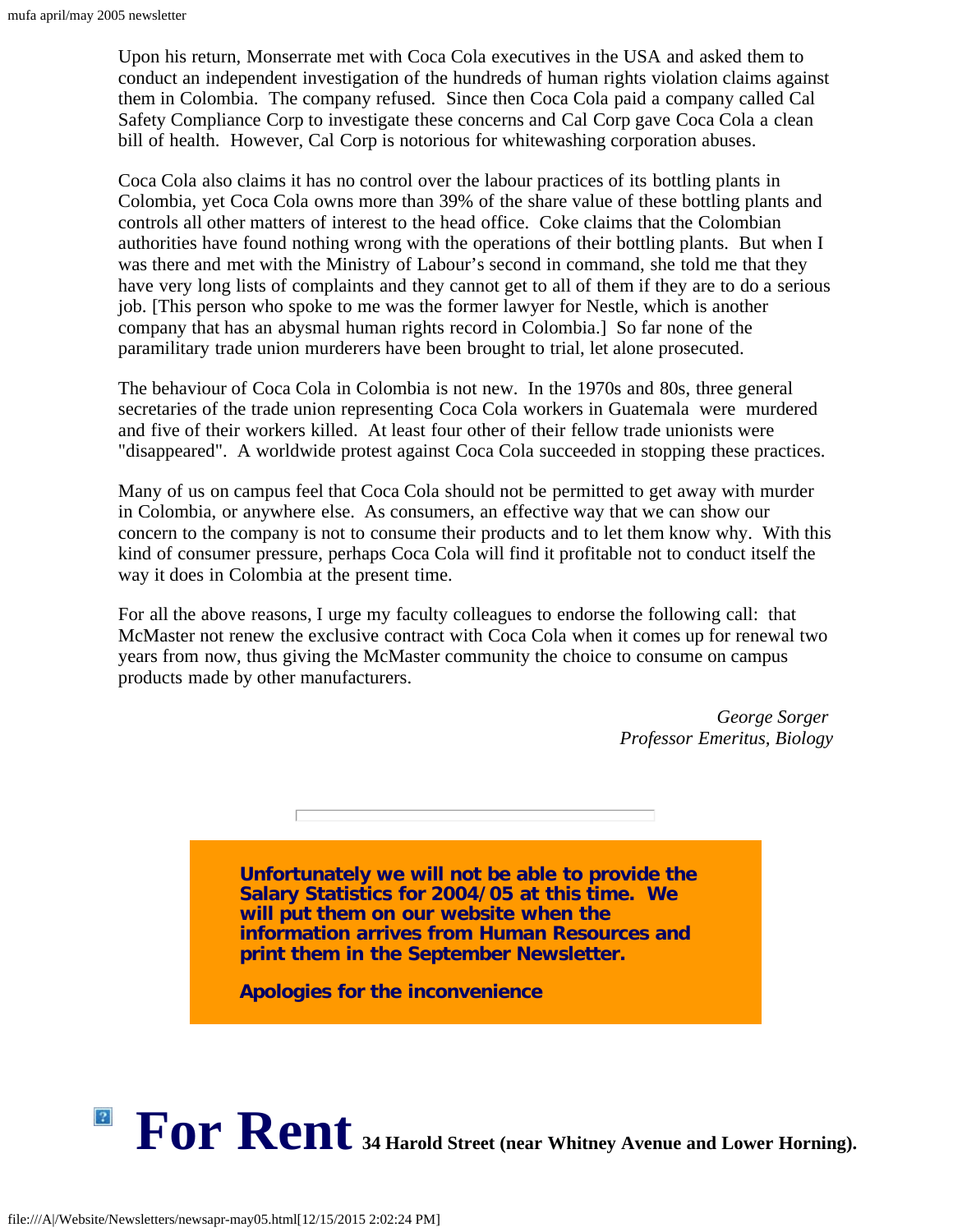**Brick bungalow, very clean in a charming, quiet, family neighbourhood. Walk or bus to McMaster. Three main floor bedrooms, large eat-in kitchen, large living room, two bathrooms, and a fully finished basement with laundry room. Central air. Each bedroom is wired for high-speed internet and phone jack. Two-car driveway and street parking. Close to all amenities and schools with bike trail nearby. Please no smoking or pets. \$1400/month plus utilities. Available immediately. For more information call Nada at 905-528-2382.**

**For Rent 114 Ewen Road. Charming 2-story, 3 bedrooms+, 2 bathrooms,**  $\vert$ ?

**brick home. Hardwood floors on main and upper levels. Lovely exterior yard and gardens. Includes central air, refrigerator, stove, built-in dishwasher, built-in microwave. Washer and dryer in partially finished basement. Each bedroom is wired for high-speed internet and phone jack. One block from new Fortinos Superstore and all other amenities. Walk (or bus — shelter is literally at the doorstep) to McMaster. Close to bike trails. Two-car driveway and street parking. Please no smoking or pets. \$1400/month plus utilities. Available June 1, 2005. For more information call Nada at 905-528-2382.**

## **Wanted Academic (sabbatical) visitor from Australia seeks accommodation**  $\boxed{?}$

**close to McMaster for Fall 2005 (September through December). Furnished accommodation preferred. Please contact Thomas Crossley (Economics) at crossle@mcmaster.ca.**

## **For Sale In Spencer Green Village, Dundas, two-story townhouse/condo**  $\boxed{?}$

**end unit with three bedrooms and finished basement. Main level has open concept kitchen, dining area and living room. Walk out to a private deck with Spencer Creek as your backyard. Second level: spacious master bedroom, also overlooking the creek, has en suite bathroom with jacuzzi tub. Additional two bedrooms and one complete bathroom off main hallway. Finished basement includes family room, laundry room and two storage areas. Carpeting and ceramic tiles throughout. Maintenance-free living in a country setting is ideal for professionals or empty-nesters. \$252,900. Annette or Patrick (905-628-5252 or aboudrea@mcmaster.ca).**

## $\sqrt{2}$ For Sale or Rent Bright, stylish three-bedroom+++

**townhome close to McMaster (Chedoke Golf Course). Corner unit, double garage, large kitchen with eat-in dinette and breakfast counter, 2½ baths, master bedroom with en suite bath and walk-in closet, finished family room, 6 appliances + garborator, many pot lights, French doors (glass) between master and middle bedrooms, etc. Available August 1. Sale: \$259,900; Rent: \$1795 per month. If interested, please call Dave (905-528-4944).**

June 6, 2005 pdk